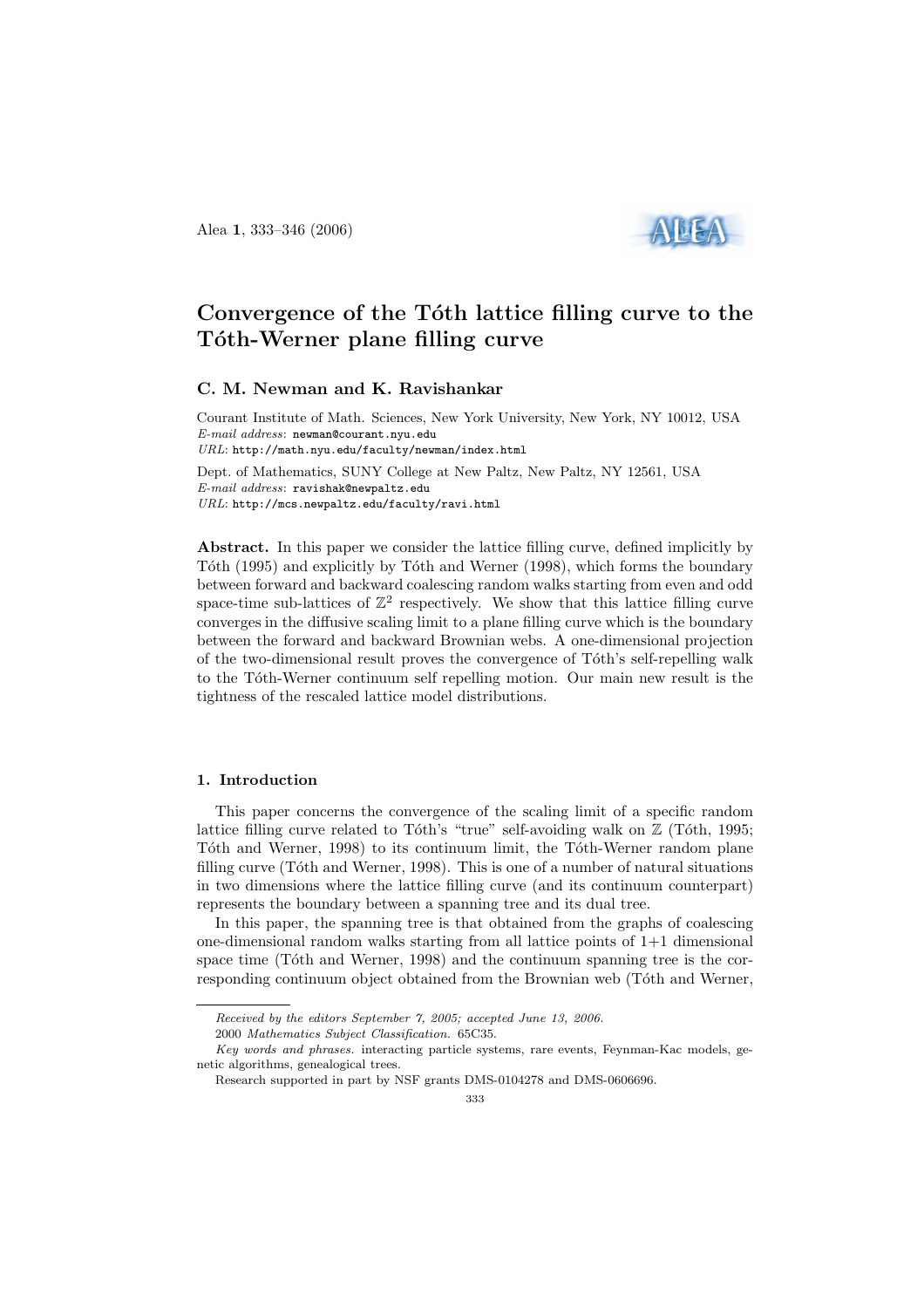1998; Fontes et al., 2002, 2004). Other important examples are the uniform spanning tree and the minimal spanning tree.

Some results, e.g. about tightness, for the scaling limits of these lattice trees were obtained in Aizenman et al. (1999), but without consideration of the corresponding lattice or plane filling curves. It was argued by Schramm (2000) that for the uniform spanning tree, the limiting plane filling curve should be given by  $SLE_8$ . This, along with the closely related result that scaled loop-erased random walk converges to  $SLE_2$ , has been proved in a recent paper of Lawler, Schramm and Werner (2004). Although analogous results for minimal spanning trees and their corresponding plane filling curves remain open problems (Camia et al., 2006), related results concerning critical two-dimensional percolation and  $SLE_6$  have been obtained (Schramm, 2000; Smirnov, 2001; Camia and Newman, 2004, 2006a,b). As we shall see, the situation is simplified in the case treated in this paper, compared to either the uniform or minimal spanning tree situation, because one of our two coordinates is directed (i.e., the time) and because graphs of one dimensional Brownian motions are simpler than traces of  $SLE_{\kappa}$ .

Returning to our case of coalescing walks, we proceed as in Tôth and Werner (1998) and consider the odd and even sub-lattices of  $\mathbb{Z}^2$  (thought of as space-time) denoted respectively by  $\mathbb{Z}_{o}^{2}$  and  $\mathbb{Z}_{e}^{2}$ . Suppose there are simple symmetric coalescing random walks starting from every point in  $\mathbb{Z}^2$  with those starting from  $\mathbb{Z}_e^2$  moving forward in time and those starting from  $\mathbb{Z}^2_o$  moving backward in time. This can be defined easily by first introducing a countable family of independent Bernoulli random variables  $\{\xi_{i,j}^+(i,j) \in \mathbb{Z}_e^2\}$  where  $\xi_{i,j}^+ = \pm 1$  with probability 1/2. If  $Z^+(i)$ denotes the position of a forward coalescing random walk on  $\mathbb{Z}_e^2$  at time *i*, then  $Z^+(i+1) = Z^+(i) + \xi_{i,Z^+(i)}^+$ . This defines a family of coalescing forward random walks starting from every point in  $\mathbb{Z}_e^2$ .

We now define a countable collection of mutually independent random variables  $\{\xi_{i,j}^-[(i,j)\in\mathbb{Z}_{o}^2\}$  as follows.  $\xi_{i+1,j}^- = -\xi_{i,j}^+$ . If  $Z^-(i+1)$  denotes the position of a backward coalescing random walk at time  $i + 1$ , then  $Z^-(i) = Z^-(i + 1)$  +  $\xi_{i+1,Z^-(i+1)}^-$ . This defines a family of coalescing backward random walks starting from every point in  $\mathbb{Z}_o^2$ . Moreover from the definition it is clear that the paths of the forward and backward random walks never cross. Such families of forward and dual backward coalescing walks were introduced by Arratia (1981a) — see also Arratia (1979, 1981b). They were also introduced in the continuous time context for the study of voter models by Harris (1977) (for the case of infinitely many colors, see for example Fontes et al., 2001); there the forward and backward walks represent color boundaries and color ancestry respectively.

Almost every realization of forward and backward random walks uniquely defines a  $\mathbb{Z}^2 + (1/2, 0)$  lattice filling curve which is the boundary between the collections of forward and backward paths (see Section 11 of Tóth and Werner (1998) for a detailed construction). This boundary (which we call the Tôth lattice filling curve) was implicit in Tóth's study of the "true" self-avoiding walk with bond repulsion on  $\mathbb Z$  (Tóth, 1995). It and its continuum analogue (which we call the Tóth-Werner plane filling curve) were defined explicitly by T´oth and Werner (1998) in their analysis of the true self repelling motion which is the natural candidate for the scaling limit of the lattice self-avoiding walk. They showed that in both the discrete and the continuum models the projection on the time axis of the lattice (respectively, plane) filling curve represents the the "true" self-avoiding walk (respectively, true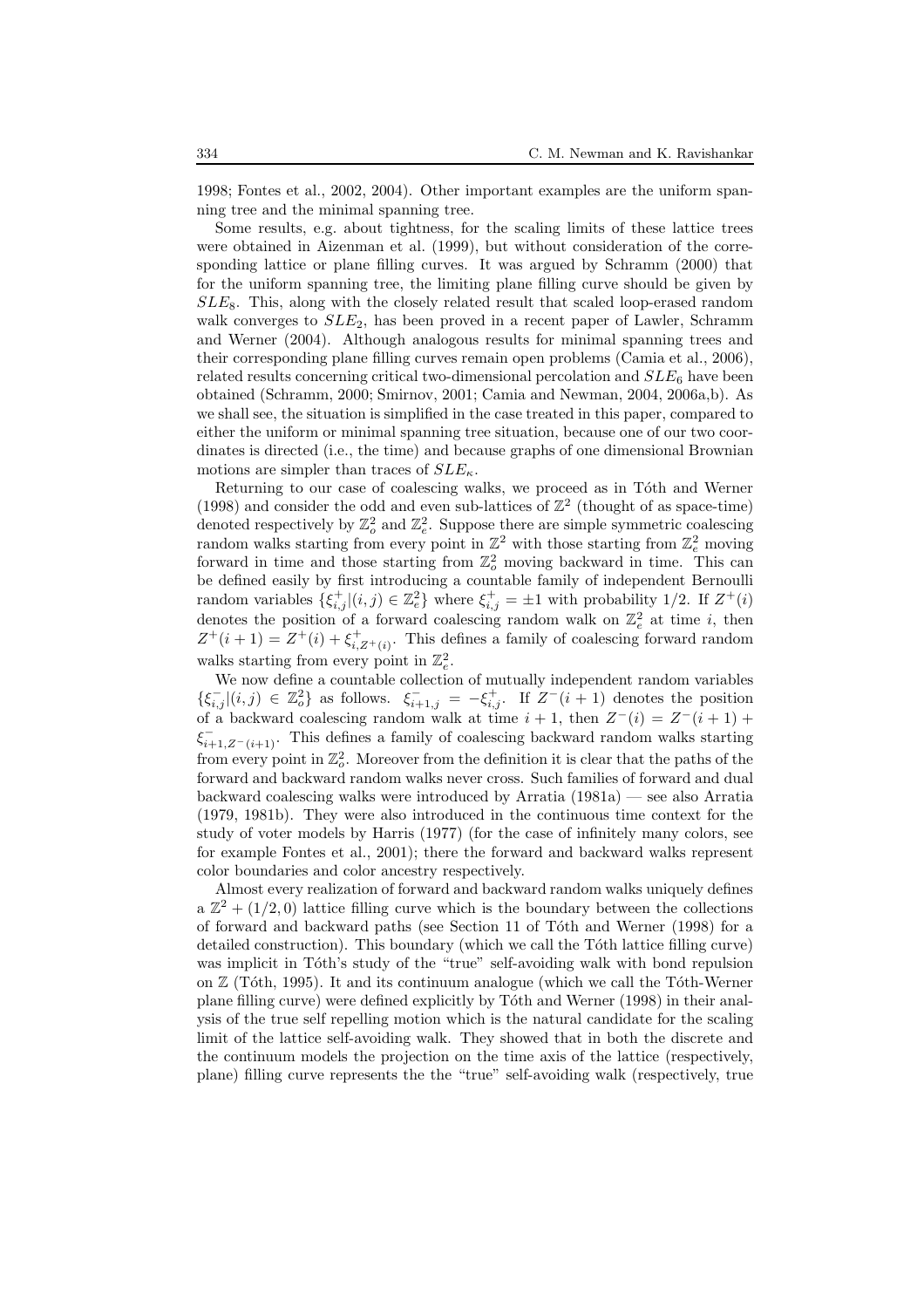self repelling motion). Moreover the spatial projection gives the local time of the walk (respectively, motion) at that point.

A limit theorem for the random walk local times proved in Toth (1995) (Theorem 1 there) implies that the finite dimensional distributions of the lattice filling curve should converge to those of the plane filling curve. Therefore, if one could prove tightness for the family of lattice filling curves obtained by diffusive scaling of the curve in  $\mathbb{Z}^2 + (1/2, 0)$ , the convergence of Tóth's lattice filling curve to the Tóth-Werner plane filling curve would also be proved.

The central object in the definition of the Toth-Werner plane filling curve is a process which is a natural candidate for the diffusive limit of the forward and backward coalescing walks. It consists of forward and backward coalescing noncrossing Brownian motions stating from "every" space-time point. Such an object was defined by Arratia (1981a) and was an essential part of the paper of Tôth and Werner (1998). One version of this object (Fontes et al., 2002), which is defined as the closure of a countable collection of coalescing Brownian motions starting from a dense countable set of space-time points, has more than one path starting from nongeneric random points. Arratia, as well as Tóth and Werner, introduced certain criteria (flow continuity and right continuity respectively) to pick out a unique path. On the other hand the scaling limit of the forward and backward coalescing walks will have multiple paths starting from random points. This seems to make the tightness argument for coalescing walks difficult in the formulations of Arratia and of Tóth and Werner. Fontes, Isopi, Newman and Ravishankar (2004; 2006) introduced a space and metric for the walks as well as the continuum object which allowed them to keep all the paths passing through all points and thus were able to prove first tightness for coalescing walks and then convergence to the continuum object which they called the double Brownian web (DBW).

In this paper we use the ideas introduced in Fontes et al. (2004, 2006) to obtain tightness for the family of measures describing the rescaled lattice filling curves and prove the convergence of the distribution of the rescaled Toth lattice filling curve to the distribution of the Toth-Werner plane filling curve. This is stated as Theorem 4.2 below and is the major result of this paper. While the main contribution is the tightness argument, we have also included a short section on the proof of convergence of finite dimensional distributions for completeness.

We will first give a brief description and definition of the Tóth-Werner plane filling curve  $(\omega_{BW})$  discussed above and also a characterization for it. In the remainder of the paper we will prove that the (rescaled) random lattice filling curve  $\omega_n$  (the boundary between the forward and backward coalescing random walk paths) converges in distribution to the random plane filling curve  $\omega_{BW}$ . The appendix gives a brief description of the metric space where the Brownian web and double Brownian web are defined and relevant characterization and convergence results.

### 2. Characterization of the Tóth-Werner plane filling curve

When taking the scaling limit, one can focus on fixed finite regions of  $\mathbb{R}^2$ , or consider the whole  $\mathbb{R}^2$  at once. The second option avoids dealing with boundary issues, but requires an appropriate choice of metric.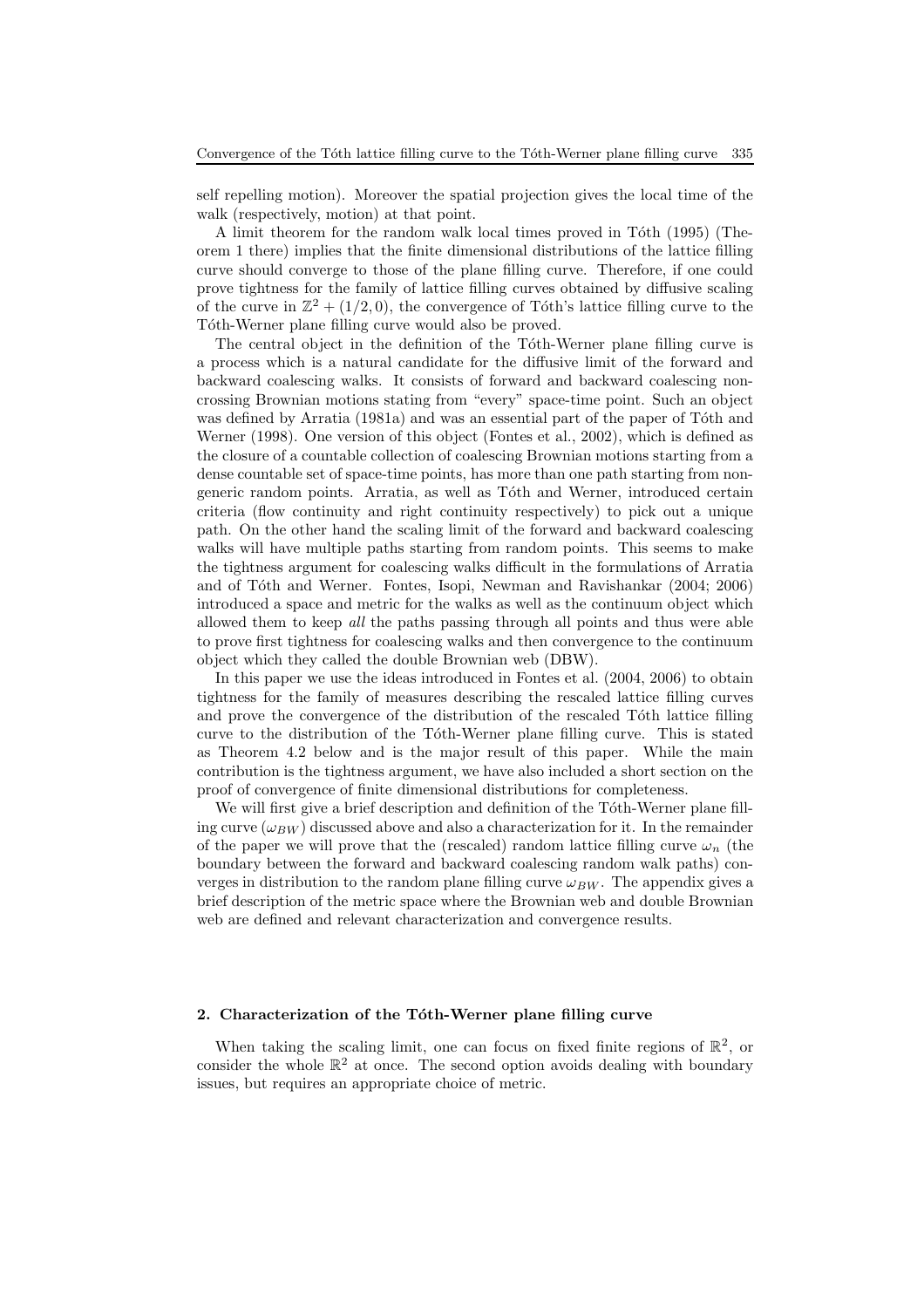A convenient way of dealing with the whole  $\mathbb{R}^2$  is to replace the Euclidean metric with a distance function  $\Delta(\cdot,\cdot)$  defined on  $\mathbb{R}^2 \times \mathbb{R}^2$  by

$$
\Delta(u, v) = \inf_{\varphi} \int (1 + |\varphi|^2)^{-1} ds,
$$
\n(2.1)

where the infimum is over all smooth curves  $\varphi(s)$  joining u with v, parametrized by arclength s, and where  $|\cdot|$  denotes the Euclidean norm. This metric is equivalent to the Euclidean metric in bounded regions, but it has the advantage of making  $\mathbb{R}^2$ precompact. Adding a single point at infinity yields the compact space  $\mathbb{R}^2$  which is isometric, via stereographic projection, to the two-dimensional sphere. We denote by J the point at infinity in  $\mathbb{R}^2$ .

Let  $\mathbb C$  be the space of continuous curves  $\omega : [-\infty, \infty] \to \mathbb R^2$ , such that  $\omega(-\infty) =$  $\omega(\infty) = 1$ . We now define a metric D on C, by

$$
D(\omega_1, \omega_2) = \sup_{-\infty \leq t \leq \infty} \Delta(\omega_1(t), \omega_2(t)).
$$

Let  $\mathfrak{F}_{\mathbb{C}}$  denote the Borel sigma algebra of subsets of  $(\mathbb{C}, D)$ . If  $\nu_n$  is a sequence of probability measures on  $(\mathbb{C}, \mathcal{F}_{\mathbb{C}})$ , then by the Arzela-Ascoli theorem, a sufficient condition for tightness can be stated as follows:

**Theorem 2.1.** A sequence of probability measures  $\nu_n$  on  $(\mathbb{C}, \mathcal{F}_{\mathbb{C}})$  is tight if it satisfies the following: for any  $\rho > 0$ .

$$
\lim_{\delta \downarrow 0} \limsup_{n \to \infty} \nu_n \big[ \sup_{s,t \in [-\infty,\infty], |t-s| < \delta} |\Delta(\omega(t),\omega(s))| \ge \rho \big] = 0.
$$

We define the first time that a continuous curve  $\omega \in \mathbb{C}$  visits y as  $\tau(y) =$  $\inf\{t|\omega(t)=y\}$ . In this and subsequent sections, we will use the notations for the Brownian web and double Brownian web from the Appendix (Section 5).

**Definition 2.2.** Let  $\omega'$  denote an element of the sample space of the DBW. We call an  $\omega'$ -dependent point y in the plane "generic" if there is a unique forward and unique backward path from y.

**Remark 2.3.** We point out that from Proposition 5.2 in the Appendix it follows that any deterministic point is generic  $(\mu_{DBW})$ -almost surely. By an elementary argument using Fubini's theorem it follows that non-generic points have zero Lebesgue measure  $(\mu_{DBW})$ -almost surely.

**Definition 2.4.** For an  $\omega'$ -dependent generic point  $y \in \mathbb{R}^2$  let  $f_y^{BW}$ ,  $b_y^{BW}$  denote the forward and backward paths starting from y. Define the random variable  $\tau_{BW}(y)$ on  $((\mathcal{H}, \mathcal{F}_{\mathcal{H}}) \times (\mathcal{H}^b, \mathcal{F}_{\mathcal{H}}^b), \mu_{DBW})$  where  $\mu_{DBW}$  is the double Brownian web measure as  $\tau_{BW}(y) = planar$  area enclosed by the four paths  $f_y^{BW}, f_0^{BW}, b_y^{BW}, b_0^{BW}$ .

Henceforth, we let  $y_1, y_2, \cdots$  be a deterministic dense countable set of points in  $\mathbb{R}^2$  ( $y_j = 1$  is not allowed). We note that Tóth and Werner (1998) defined a measure  $\mu_{BW}$  on  $(\mathbb{C}, \mathcal{F}_{\mathbb{C}})$  with the property that the finite dimensional distributions of  $\{\tau(y_i), i = 1, 2, \dots\}$  under  $\mu_{BW}$  are those of  $\{\tau_{BW}(y_i), i = 1, 2, \dots\}$ .

**Proposition 2.5.** If there exists a measure  $\mu'_{BW}$  on  $(\mathbb{C}, \mathcal{F}_{\mathbb{C}})$  such that the finite dimensional distributions of  $\{\tau(y_i), i = 1, 2, \dots\}$  under  $\mu'_{BW}$  are equal to the finite dimensional distributions of  $\{\tau_{BW}(y_i), i = 1, 2, \cdots\}$  then  $\mu'_{BW} = \mu_{BW}$ . We denote a corresponding  $\mathbb{C}\text{-valued random variable by }\omega_{BW}.$ 

Proposition 2.5 follows from the next two lemmas.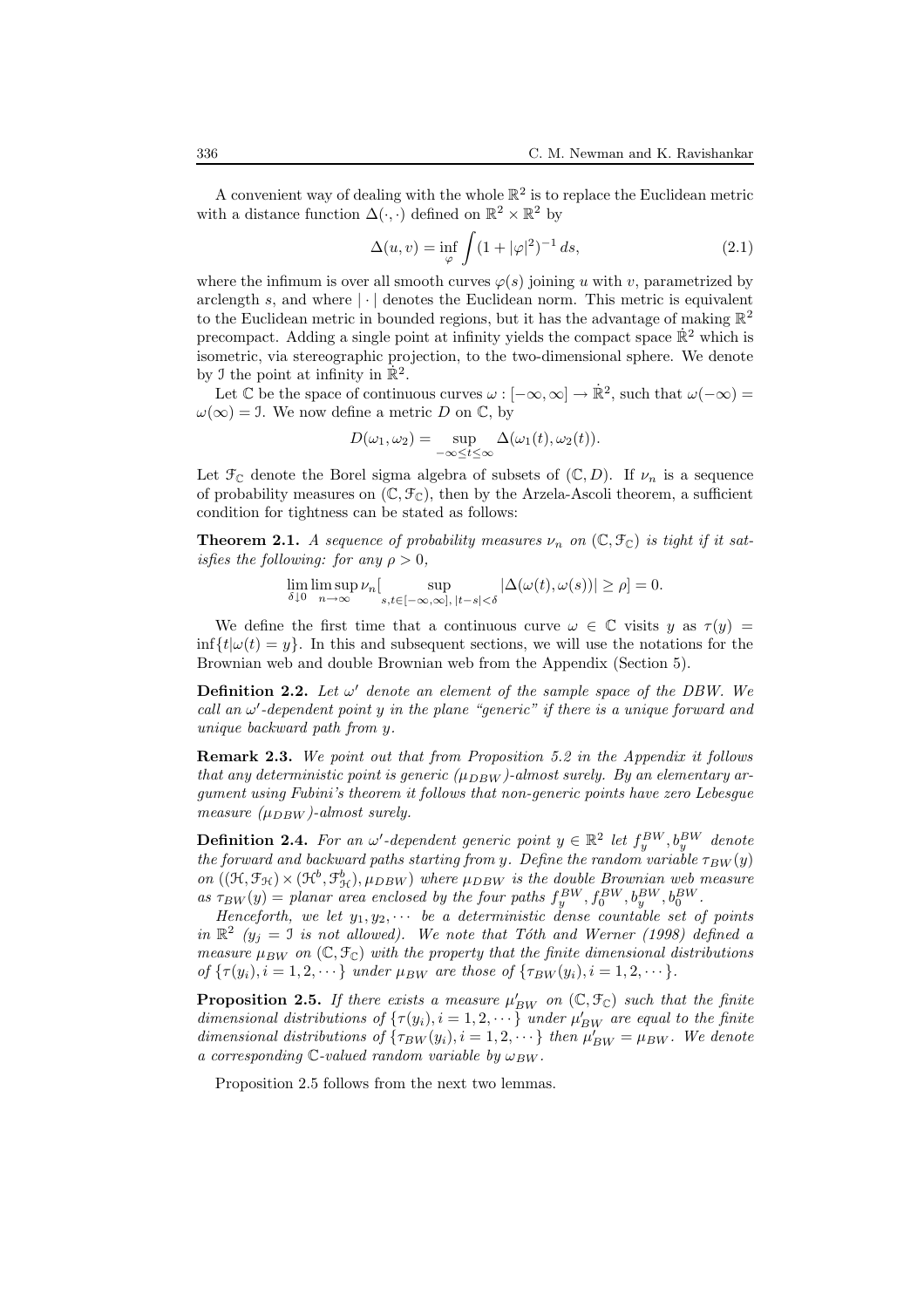**Lemma 2.6.** a)  $\{\tau_{BW}(y) : y \text{ is generic } \}$  is  $\mu_{DBW}$ -almost surely dense in  $\mathbb{R}$ . b) For  $\mu_{DBW}$ -almost every  $\omega'$ , if  $z_1(\omega')$  and  $z_2(\omega')$  are generic and also

$$
\tau_{BW}(z_1(\omega')) < \tau_{BW}(z_2(\omega')),
$$

then there exists at least one (actually infinitely many)  $\tau_{BW}(y_i)$ 's in

 $(\tau_{BW}(z_1), \tau_{BW}(z_2))$ 

c)  $\{\tau_{BW}(y_i), i = 1, 2, \cdots\}$  is  $\mu_{DBW}$ -almost surely dense in  $\mathbb{R}$ .

Remark 2.7. We point out that the proof of Lemma 2.6 follows the arguments used to prove Lemma 3.2 of Tóth and Werner (1998) except for modifications to take care of the fact that there can be more than one path starting from some random points.

*Proof:* Proof of claim a): Suppose a) is not true. Then with positive  $\mu_{DBW}$ probability there exist generic points  $z'_1, z'_2$ , with  $\tau_{BW}(z'_1) < \tau_{BW}(z'_2)$  such that if probability there exist generic points  $z_1, z_2$ , with  $T_B W(z_1) \le T_B W(z_2)$  such that in<br>  $t \in (\tau_{BW}(z'_1), \tau_{BW}(z'_2))$ , then no generic y exists in  $\mathbb{R}^2$  such that  $\tau_{BW}(y) = t$ . From properties of Brownian motion we know that the four paths  $f_{z'_1}^{BW}, f_{z'_2}^{BW}, b_{z'_1}^{BW}, b_{z'_2}^{BW}$  $\mu_{DBW}$ -almost surely enclose a region  $A^{BW}(z_1', z_2')$  of positive Lebesgue measure (in fact with nonempty interior, as we shall see shortly). Moreover if  $z'_3 \in A^{BW}(z'_1, z'_2)$ is generic (and  $z'_3$  is distinct from  $z'_1, z'_2$ ) then  $\tau_{BW}(z'_3) \in (\tau_{BW}(z'_1), \tau_{BW}(z'_2)).$ This implies that all points in the region  $A^{BW}(z'_1, z'_2)$  are non-generic. This in turn implies that with positive  $\mu_{DBW}$ -probability non-generic points have positive Lebesgue measure contradicting Remark 2.3. This proves claim a)

Proof of claim b): If  $z'_1$  and  $z'_2$  are generic, then  $z'_1$  can not lie on  $f_{z'_2}^{BW}$  or  $b_{z'_2}^{BW}$  and  $z_2'$  can not lie on  $f_{z_1'}^{BW}$  or  $b_{z_1'}^{BW}$ . Then the planar region  $A^{BW}(z_1', z_2')$  strictly enclosed by the four paths above is a nonempty open set (of area =  $\tau_{BW}(z_2') - \tau_{BW}(z_1')$ ) and hence contains at least one (in fact infinitely many)  $y_i$  since the  $y_i$ 's are dense in  $\mathbb{R}^2$ . By the definition of  $\tau_{BW}$ , there must be at least one  $\tau_{BW}(y_i)$  in the time interval  $(\tau_{BW}(z_1'), \tau_{BW}(z_2'))$ . This proves claim b).

Claim c) follows from claims a) and b).

**Lemma 2.8.** Let  $\mu'_1$  and  $\mu'_2$  be two measures on  $(\mathbb{C}, \mathcal{F}_{\mathbb{C}})$  (and let the corresponding random variables be denoted by  $\omega_1$  and  $\omega_2$ ) such that  $\{\tau_{\omega_1}(y_i), i = 1, 2, \cdots\}$  and  $\{\tau_{\omega_2}(y_i), i = 1, 2, \cdots\}$  are both dense  $(\mu'_1$  and  $\mu'_2$  respectively) almost surely. If the finite dimensional distribution of  $\{\tau_{\omega_1}(y_i), i = 1, 2, \dots\}$  and  $\{\tau_{\omega_2}(y_i), i = 1, 2, \dots\}$ are equal then  $\mu'_1 = \mu'_2$ .

*Proof:* For a given  $t \in (-\infty, \infty)$ , let  $I_n(t) = max\{\tau(y_i) : i \leq n \text{ and } \tau_i \leq t\}$  and  $Z_n^1(t) = \omega_1(I_n(t)), Z_n^2(t) = \omega_2(I_n(t)).$  Since  $\{\tau(y_i)\}\$ is dense and  $\omega_1(.)$ ,  $\omega_2(.)$  are continuous we have  $Z_n^1(t) \to \omega_1(t)$  and  $Z_n^2(t) \to \omega_2(t)$  almost surely. Since the finite dimensional distributions of  $\{\tau_{\omega_1}(y_i), i = 1, 2 \cdots\}$  and  $\{\tau_{\omega_2}(y_i), i = 1, 2, \cdots\}$  are identical, the finite dimensional distributions of  $Z_n^1(t)$  and  $Z_n^2(t)$  are also identical. This proves that  $\mu'_1 = \mu'_2$ .

*Proof of Proposition 2.5:* Since the finite dimensional distributions of  $\{\tau(y_i), i =$ 1, 2,  $\cdots$ } under  $\mu'_{BW}$  are equal to the finite dimensional distributions of  $\{\tau_{BW}(y_i), i =$  $1, 2, \dots$ }, it follows from Lemma 2.6 that  $\{\tau(y_i), i = 1, 2, \dots\}$  is almost surely dense. Lemma 2.8 then implies that  $\mu'_{BW} = \mu_{BW}$ .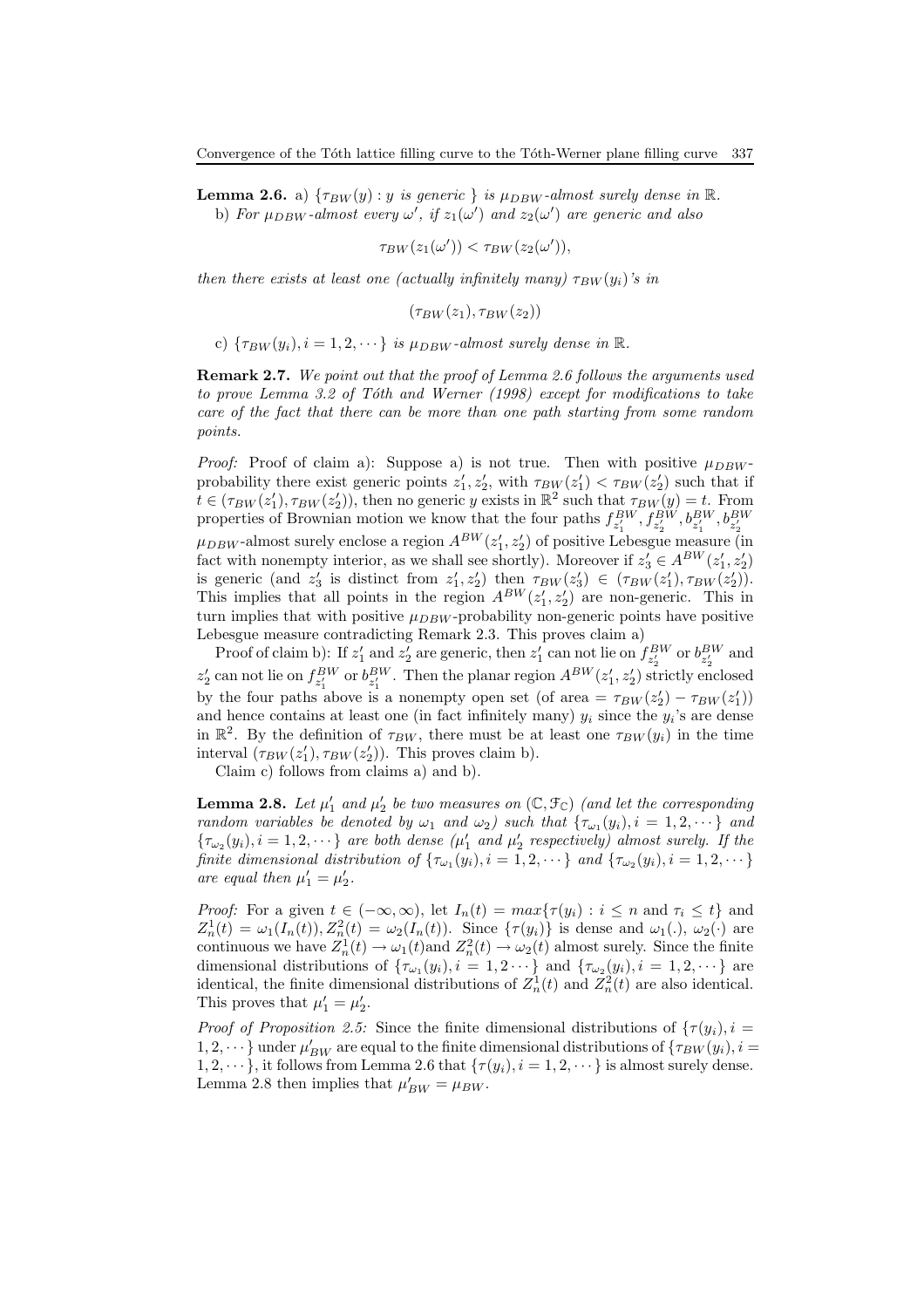## 3. Tightness

Let  $L, T > 0$  and define  $\Lambda_{T,L} = [-T, T] \times [-L, L]$ . Let  $a_n > 0$  be a sequence of positive numbers converging to zero and let  $\mu_n$  be the measure on  $(\mathfrak{H}, \mathfrak{F}_{\mathfrak{H}}) \times (\mathfrak{H}^b, \mathfrak{F}_{\mathfrak{H}}^b)$  induced by forward coalescing random walks on the rescaled lattice  $\mathcal{L}_e(a_n) = \{ (a_n u, \sqrt{a_n} v) | (u, v) \in \mathbb{Z}_e^2 \}$  and backward coalescing random walks on the rescaled lattice  $\mathcal{L}_o(a_n) = \{(a_n u, \sqrt{a_n} v) | (u, v) \in \mathbb{Z}_o^2\}$ . Almost every realization of forward random walks on  $\mathcal{L}_e(a_n)$  and backward random walks on  $\mathcal{L}_o(a_n)$  uniquely defines a curve  $\omega_n = (\omega_t^n, \omega_x^n) \in \mathbb{C}$  that fills the lattice  $\mathcal{L}(a_n) =$  $\{(a_nu, \sqrt{a_n}v) | (u, v) \in \mathbb{Z}^2 + (1/2, 0)\}\,$ , which is the boundary between the collections of forward and backward paths.

It was shown by Toth (1995) that  $\omega_n$  can be parametrized in a natural way using the forward and backward paths. For all  $(u, v) \in \mathbb{Z}^2$ ,  $n \in \mathbb{N}$  let  $f_{(u, v)}^n$  be the forward path starting from the  $\mathcal{L}_e(a_n)$  site adjacent to  $(a_n(u+1/2), \sqrt{a_n}v)$  and similarly define a backward path  $b_{(u,v)}^n$ . The epoch s when  $\omega_n$  visits  $(a_n(u+1/2), \sqrt{a_n}v)$  is given by the area  $A^n((0,0),(u,v))$  in  $\mathbb{R}^2$  enclosed by  $f_{(0,0)}^n, f_{(u,v)}^n, b_{(u,v)}^n$  and  $b_{(0,0)}^n$ <br>and the line segments joining  $(0,0),(a_n,0)$  and  $(a_nu,\sqrt{a_n}v),(a_n(u+1),\sqrt{a_n}v)$ . Let  $\mu'_n$  denote the distribution of the corresponding C-valued random variable  $\omega_n(.)$  on  $((\mathfrak{H}, \mathfrak{F}_{\mathfrak{H}}) \times (\mathfrak{H}^b, \mathfrak{F}_{\mathfrak{H}}^b), \mu_n)$  which identifies  $\mu_n$ - almost every element of  $(\mathfrak{H}, \mathfrak{F}_{\mathfrak{H}}) \times$  $(\mathcal{H}^b, \mathcal{F}_{\mathcal{H}}^b)$  with its unique boundary curve (separating backward and forward paths). We gave a characterization of the distribution of  $\omega_{BW}$  in Proposition 2.5. In the rest of this paper we prove that  $\omega_n \Rightarrow \omega_{BW}$ .

Let  $A'_{T,L}(\epsilon, \delta)$  denote the event in  $(\mathbb{C}, \mathcal{F}_{\mathbb{C}})$  that  $\exists s_1, s_2$  with  $|s_1 - s_2| \leq \delta$  and with  $\omega(s_1), \omega(s_2) \in \Lambda_{T,L}$  such that  $|\omega(s_1) - \omega(s_2)| \ge \epsilon$ . Using standard properties of random walks (or Brownian motion) it is not difficult to show that for all  $C > 0$ , for all  $\epsilon' > 0$  there exists  $L(\epsilon'), T(\epsilon')$  such that  $\inf_n(\mu'_n(\omega(s) \in \Lambda_{T,L}$  for all  $s \in$  $[-C, C])$ ) ≥ 1- $\epsilon'$ . (For example, consider the rectangle  $\Lambda_{L^{2+\alpha}, L^{1+\alpha}}$  where  $0 < \alpha < 1$ and the forward random walk paths in  $\mathcal{L}_e(a_n)$  which start from 0 and L. These paths will stay within  $\Lambda_{L^{2+\alpha},L^{1+\alpha}}$ , meet before time  $L^{2+\alpha}$  and enclose an area greater than  $CL^{3-\alpha}$  with probability approaching one as  $L \to \infty$ . Of course, the same analysis applies to the backward paths.) Then it follows from Theorem 2.1 that the family of measures  $\{\mu'_n\}$  is tight if

$$
\forall L, T > 0, \forall \epsilon > 0, \limsup_{\delta \downarrow 0} \limsup_{n \to \infty} \mu'_n(A'_{T,L}(\epsilon, \delta)) = 0.
$$

**Theorem 3.1.** The family of measures  $\{\mu'_n\}$  is tight.

*Proof:* We prove the theorem by contradiction. Suppose that  $\{\mu'_n\}$  is not tight. Then since  $A'_{T,L}(\epsilon, \delta)$  decreases as  $\delta$  decreases,  $\exists$  some  $L, T > 0$ ,  $\epsilon > 0$  and subsequence  $\{n_j\}$  of  $\{n\}$  such that for all  $\delta > 0$ ,

$$
\mu'_{n_j}(A'_{T,L}(\epsilon,\delta)) \ge \beta > 0, \forall j \in \mathbb{N},\tag{3.2}
$$

for some  $\beta > 0$ .

To describe the strategy of the proof, we first recall that  $\mu_n'$ , a measure on scaled lattice filling curves, was induced by the measure  $\mu_n$  on the collections of scaled backward and forward random walk paths, and also that  $\mu_n$  converges to the Double Brownian web measure  $\mu_{DBW}$  as  $n \to \infty$ . Our strategy is then to show that (3.2) would lead to a contradiction concerning the DBW — namely, that the DBW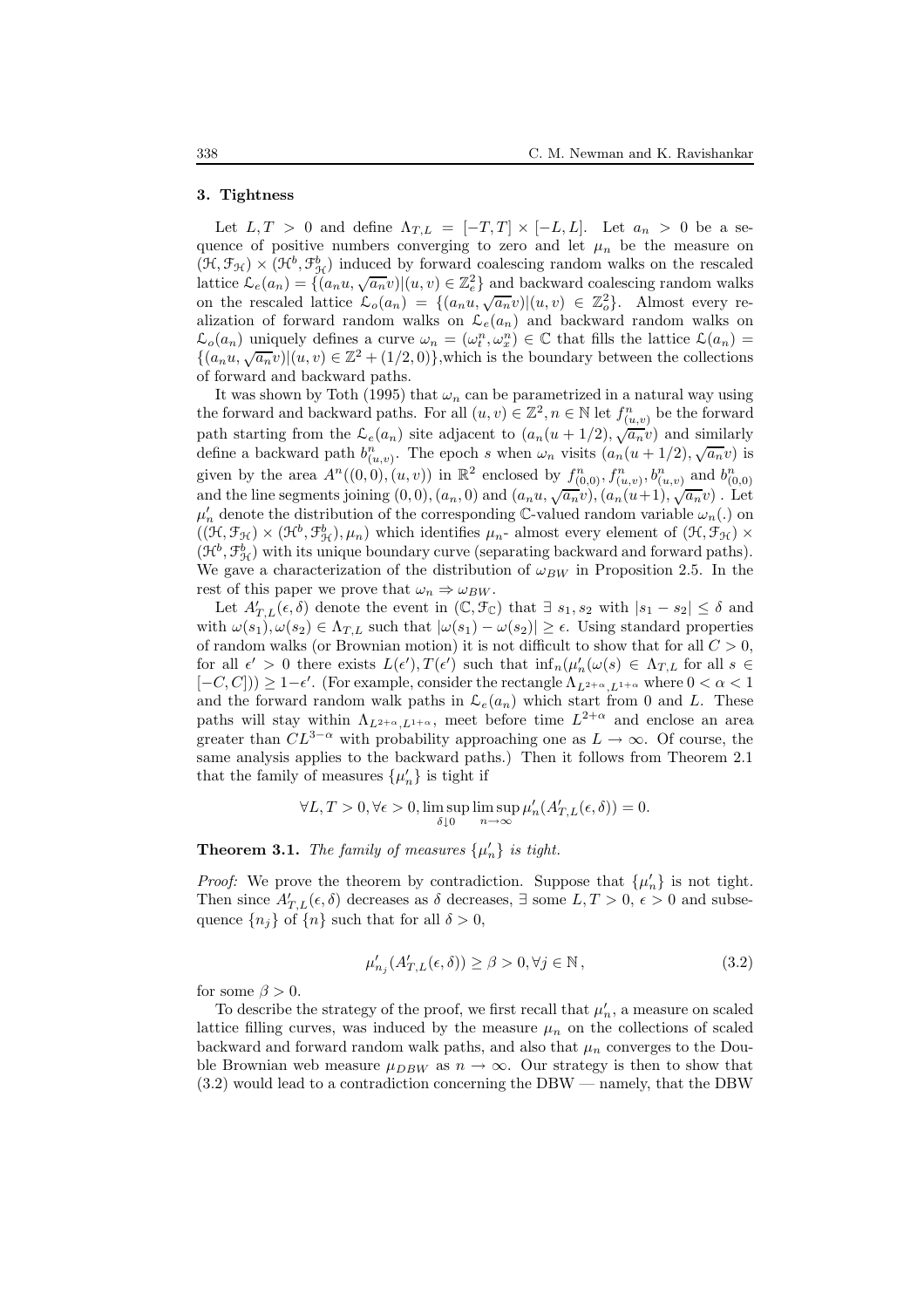would, with strictly positive probability, contain forward and backward paths passing through each of two distinct points  $(t_1, x_1)$  and  $(t_2, x_2)$ , which altogether would enclose zero area. As we shall see, this would contradict standard properties of the forward and backward Brownian motions from which the DBW is constructed.

Let  $0 < \gamma < \epsilon/2$  be given and  $\bar{B}((t, x), a)$  be the closed ball of radius a centered at  $(t, x)$ . Define  $A_{T,L}(\epsilon, \delta, \gamma)$  as the event that  $(K, K^b) \in \mathcal{H} \times \mathcal{H}^b$  is such that there exist  $(t_1, x_1), (t_2, x_2) \in \Lambda_{L,T}$  with  $|(t_1, x_1) - (t_2, x_2)| \geq \epsilon$  and K contains forward paths  $f_{\mu}^{\gamma}$  $(\gamma_{(t_1,x_1)}^{\gamma}, f(\gamma_{(t_2,x_2)}^{\gamma})$  which start or pass through  $(t'_1, x'_1) \in$  $\bar{B}((t_1,x_1),\gamma),(t'_2,x'_2) \in \bar{B}((t_2,x_2),\gamma)$  respectively with  $t'_1 \geq t_1,t'_2 \geq t_2$  and  $K^b$ contains backward paths  $b_0^{\gamma}$  $(\gamma(t_1,x_1),\widetilde{b_{(t_2,x_2)}})$  which start or pass through  $(t_1'',x_1'') \in$  $\bar{B}((t_1,x_1),\gamma),(t''_2,x''_2) \in \bar{B}((t_2,x_2),\gamma)$  respectively with  $t''_1 \leq t_1,t''_2 \leq t_2$  and the area enclosed by  $f_{\theta}^{\gamma}$  $\widetilde{b}_{(t_1,x_1)}^{\gamma}, b_{(t)}^{\gamma}$  $\begin{pmatrix} \gamma \\ (t_1,x_1) \end{pmatrix}$ , the line segment joining  $(t'_1,x'_1)$  and  $(t''_1,x''_1)$ ,  $f^\gamma_{\scriptscriptstyle (t)}$  $(\check{\sigma}_{(t_2,x_2)},\check{b}^{\gamma}_{(t_2,x_2)})$  $\begin{pmatrix} \gamma \\ (t_2,x_2) \end{pmatrix}$ , and the line segment joining  $(t'_2, x'_2)$  and  $(t''_2, x''_2)$  is less than or equal to  $\delta$ .

Suppose (3.2) is true and let  $\delta_i$  and  $\gamma_k$  be sequences converging to zero. Then we have

$$
\liminf_{i \to \infty} \liminf_{k \to \infty} \liminf_{j \to \infty} \mu_{n_j}(A_{T,L}(\epsilon, \delta_i, \gamma_k)) \ge \beta > 0.
$$

Since the measures  $\{\mu_{n_j}\}$  converge to the Double Brownian Web (DBW) (Soucaliuc et al., 2000; Fontes et al., 2004) and  $A_{T,L}(\epsilon, \delta_i, \gamma_k)$  is a closed subset of  $(\mathcal{H} \times \mathcal{H}^b, d_{\mathcal{H}^D})$  [see Section 5.2], we have,

$$
0 < \beta \le \liminf_{i \to \infty} \liminf_{k \to \infty} \liminf_{j \to \infty} \mu_{n_j}(A_{T,L}(\epsilon, \delta_i, \gamma_k)) \tag{3.3}
$$

$$
\leq \liminf_{i \to \infty} \liminf_{k \to \infty} \limsup_{j \to \infty} \mu_{n_j}(A_{T,L}(\epsilon, \delta_i, \gamma_k)) \tag{3.4}
$$

$$
\leq \liminf_{i \to \infty} \liminf_{k \to \infty} \mu_{DBW}(A_{T,L}(\epsilon, \delta_i, \gamma_k)). \tag{3.5}
$$

Since  $A_{T,L}(\epsilon, \delta_i, \gamma)$  decreases when  $\gamma$  decreases

$$
\liminf_{k \to \infty} \mu_{DBW}(A_{T,L}(\epsilon, \delta_i, \gamma_k)) = \mu_{DBW}(\bigcap_{k=1}^{\infty} A_{T,L}(\epsilon, \delta_i, \gamma_k))
$$

and since  $A_{T,L}(\epsilon, \delta, \gamma_k)$  decreases when  $\delta$  decreases

$$
\liminf_{i \to \infty} \mu_{DBW}(\bigcap_{k=1}^{\infty} A_{T,L}(\epsilon,\delta_i,\gamma_k)) = \mu_{DBW}(\bigcap_{i=1}^{\infty} \bigcap_{k=1}^{\infty} A_{T,L}(\epsilon,\delta_i,\gamma_k)).
$$

If  $K \times K^b \in \bigcap_{i=1}^{\infty} \bigcap_{k=1}^{\infty} A_{L,T}(\epsilon, \delta_i, \gamma_k)$  then, since K and  $K^b$  are compact subsets of  $\Pi$ and  $\Pi^b$  respectively,  $K \times K^b$  contains pairs of forward and backward paths passing through two points  $(t_1, x_1), (t_2, x_2) \in \Lambda_{T,L}$  with  $|(t_i, x_1) - (t_2, x_2)| \geq \epsilon$ , which enclose zero area.

Therefore we conclude that with positive probability the DBW contains forward and backward paths passing through two points  $(t_1, x_1), (t_2, x_2) \in \Lambda_{L,T}$  which enclose zero area. Suppose  $t_1 = t_2$ . Then this implies that the DBW contains either a forward or a backward path which traverses a distance  $\epsilon/2$  in zero time contradicting the fact that realizations of the DBW are compact sets of continuous functions of time. Suppose  $t_1 \neq t_2$  (we assume  $t_1 < t_2$ ). Then it follows that there exist real numbers  $a < b$  and forward (respectively, backward) paths in the DBW passing through points  $(\tilde{t}_1, \tilde{x}_1), \tilde{t}_1 > t_1$  (respectively,  $(\tilde{t}_2, \tilde{x}_2), \tilde{t}_2 < t_2$ ) which enclose zero area during the time interval [a, b]. That is,  $K \in \mathcal{H}$  contains a path  $f_{(\tilde{t}_1,\tilde{x}_1)}(t)$  passing through  $(\tilde{t}_1,\tilde{x}_1)$  and  $K^b \in \mathcal{H}^b$  contains a path  $b_{(\tilde{t}_2,\tilde{x}_2)}(t)$  such that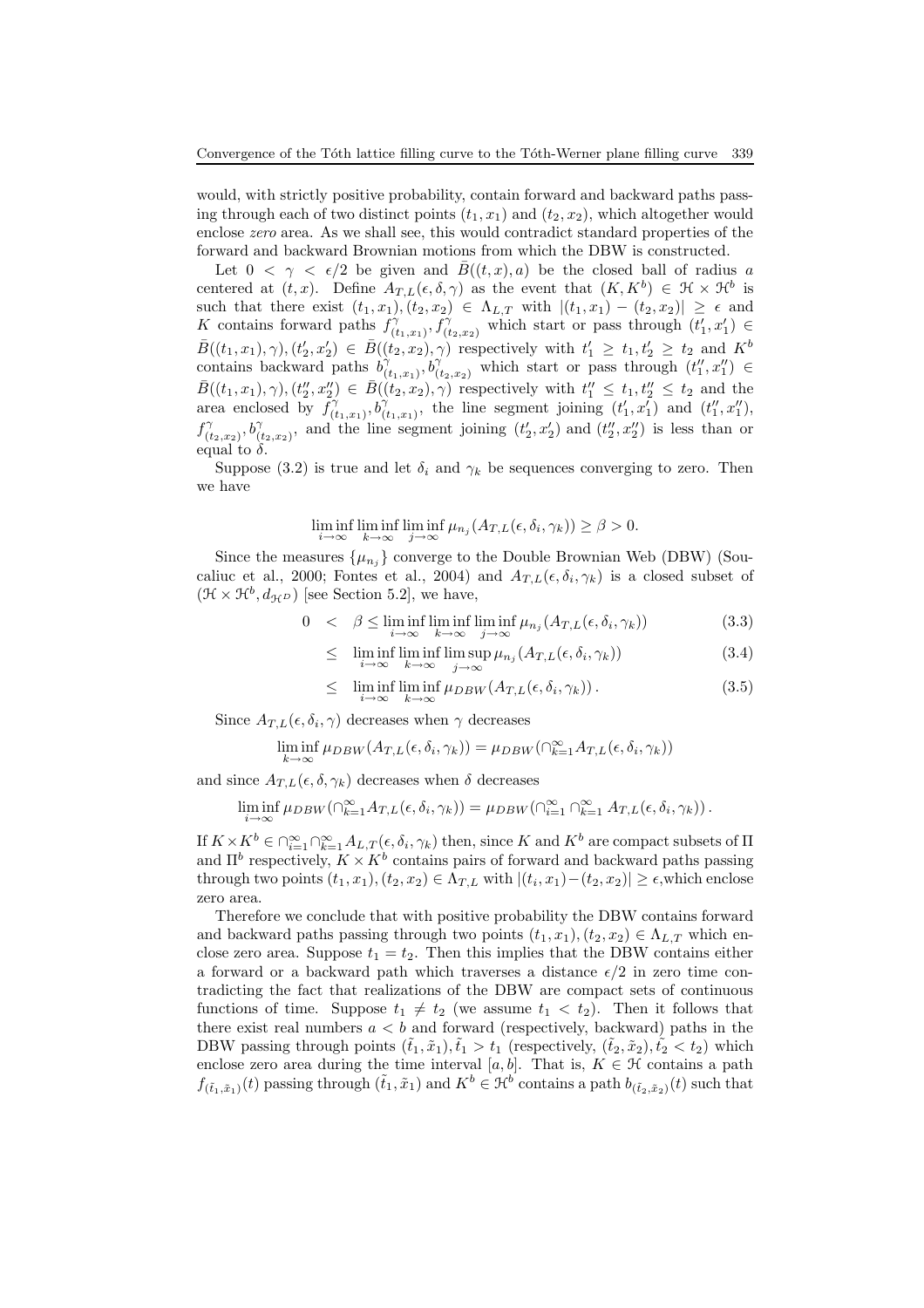$f_{(\tilde{t}_1,\tilde{x}_1)}^{BW}(t) = b_{(\tilde{t}_2,\tilde{x}_2)}^{BW}(t)$  for a.e.  $t \in [a,b]$ . But from the construction of the DBW (see Soucaliuc et al. (2000); Fontes et al. (2006) and also Prop. 4.2 of Fontes et al. (2004)) we know that the points where a forward and a backward path meet have the same distribution as the record points of Brownian motion which in turn have the same distribution as the zeros of Brownian motion. This would lead to the conclusion that with positive probability the set of zeros of Brownian motion has positive Lebesgue measure, but this contradicts the well known property of Brownian motion that the set of zeroes of Brownian motion has zero Lebesgue measure almost surely. Therefore we conclude that the family of measures  $\{\mu'_n\}$  is tight.

#### 4. Finite Dimensional Distributions

Let  $y_i, i = 1, 2, \dots$  be a dense countable set of points in  $\mathbb{R}^2$  and define a  $[-\infty, \infty]$ valued random variable  $\tau_i$ , the first hitting time of  $y_i$ , as  $\tau_i = \inf\{t : \omega(t) = y_i\}.$ Recall that the random lattice filling curve in the lattice  $\mathcal{L}(a_n)$  is denoted by  $\omega_n$ . Let  $\tau_i^{\epsilon}$  be the approximation to  $\tau_i$  defined as

$$
\tau_i^\epsilon = \int_0^1 g_\epsilon(r) \tau_{B(y_i,r)}' dr
$$

where  $\tau'_{B(y_i,r)}$  is the first hitting time of an open disk of radius r centered at  $y_i$  and the function  $g_{\epsilon}$  is defined (for example) as follows:

$$
g_{\epsilon}(r) = \begin{cases} 0 & \text{for } r \leq \epsilon, \\ \frac{4}{\epsilon^2}(r - \epsilon) & \text{for } \epsilon < r < 3\epsilon/2, \\ \frac{-4}{\epsilon^2}(r - 3\epsilon/2) + \frac{2}{\epsilon} & \text{for } 3\epsilon/2 \leq r < 2\epsilon, \\ 0 & \text{for } r \geq 2\epsilon. \end{cases}
$$
(4.6)

Note that  $g_{\epsilon}$  satisfies  $\int_{\epsilon}^{2\epsilon} g_{\epsilon}(r) dr = 1$ . It is easy to see that  $\tau_i^{\epsilon}$  as a function on  $(\mathbb{C}, D)$ , is continuous and  $\lim_{\epsilon \to 0} \tau_i^{\epsilon} = \tau_i$ .

**Theorem 4.1.** Let  $\mu''$  denote a sub-sequential limit of the sequence  $\{\mu'_n\}$  along a sub-sequence  $\mu'_{n_k}$  and denote the corresponding random variable by  $\omega''$ . Then the finite dimensional distributions of the random variables  $\{\tau_i(\omega'')\}$  are identical to the finite dimensional distributions of  $\{\tau_{BW}(y_i)\}.$ 

*Proof:* Since for all  $\epsilon$  and  $i$ ,  $\tau_i^{\epsilon}$  is a continuous function on  $(\mathbb{C}, D)$ , it follows that the finite dimensional distributions of  $\{\tau_i^{\epsilon}(\omega_{n_k})\}$  converge to those of  $\{\tau_i^{\epsilon}(\omega'')\}$ . We want to show that the finite dimensional distributions of  $\{\tau_i^{\epsilon}(\omega'')\}$  converge to those of  $\{\tau_{BW}(y_i)\}\$ as  $\epsilon \to 0$ . For each  $i = 1, 2, \cdots$  let  $y_i(n) = (y_i^t(n), y_i^x(n)) \in \mathcal{L}(a_n)$  be a sequence of points converging to  $y_i$  as  $n \to \infty$ . Let  $\tau_i^n(\omega_n) = \inf\{t | \omega_n(t) = y_i(n)\}.$ Then it is easy to see that for each  $\epsilon$  and  $i, \tau_i^{\epsilon}(\omega_n) \leq \tau_i^n(\omega_n)$  for large enough  $n = n(\epsilon), \mu'_n - a.s.$ 

Therefore for any  $m \in \mathbb{N}$  and  $t_j \in \mathbb{R}$ ,  $j = 1, 2, \dots, m$  and large enough  $n(\epsilon)$ ,

$$
\mu'_n(\tau_1^{\epsilon} > t_1, \tau_2^{\epsilon} > t_2, \cdots \tau_m^{\epsilon} > t_m) \le \mu'_n(\tau_1^n > t_1, \tau_2^n > t_2, \cdots \tau_m^n > t_k). \tag{4.7}
$$

By definition,  $\tau_i^n(\omega_n)$  is the area  $A^n((0,0), (y_i^t(n) - a_n/2, y_i^x(n)))$ . From a convergence property of the double Brownian web (Fontes et al., 2006) we know that  $\{f_{y_1}^n, f_{y_2}^n \cdots f_{y_m}^n, b_{y_1}^n, b_{y_2}^n, \cdots b_{y_m}^n\}$  converge jointly in distribution to coalescing forward and backward Brownian motions  $\{W_1, W_2, \cdots W_m, W_1^b, W_2^b, \cdots W_m^b\}$  starting

from  $y_1, y_2, \dots, y_m$ . By Skorohod's theorem there exist random variables

$$
\{f_{y_1}^{\prime n}, f_{y_2}^{\prime n} \cdots f_{y_m}^{\prime n}, b_{y_1}^{\prime n}, b_{y_2}^{\prime n} \cdots b_{y_m}^{\prime n}\} \text{ and } \{W_1^{\prime}, W_2^{\prime}, \cdots W_m^{\prime}, W_1^{\prime b}, W_2^{\prime b}, \cdots W_m^{\prime b}\}
$$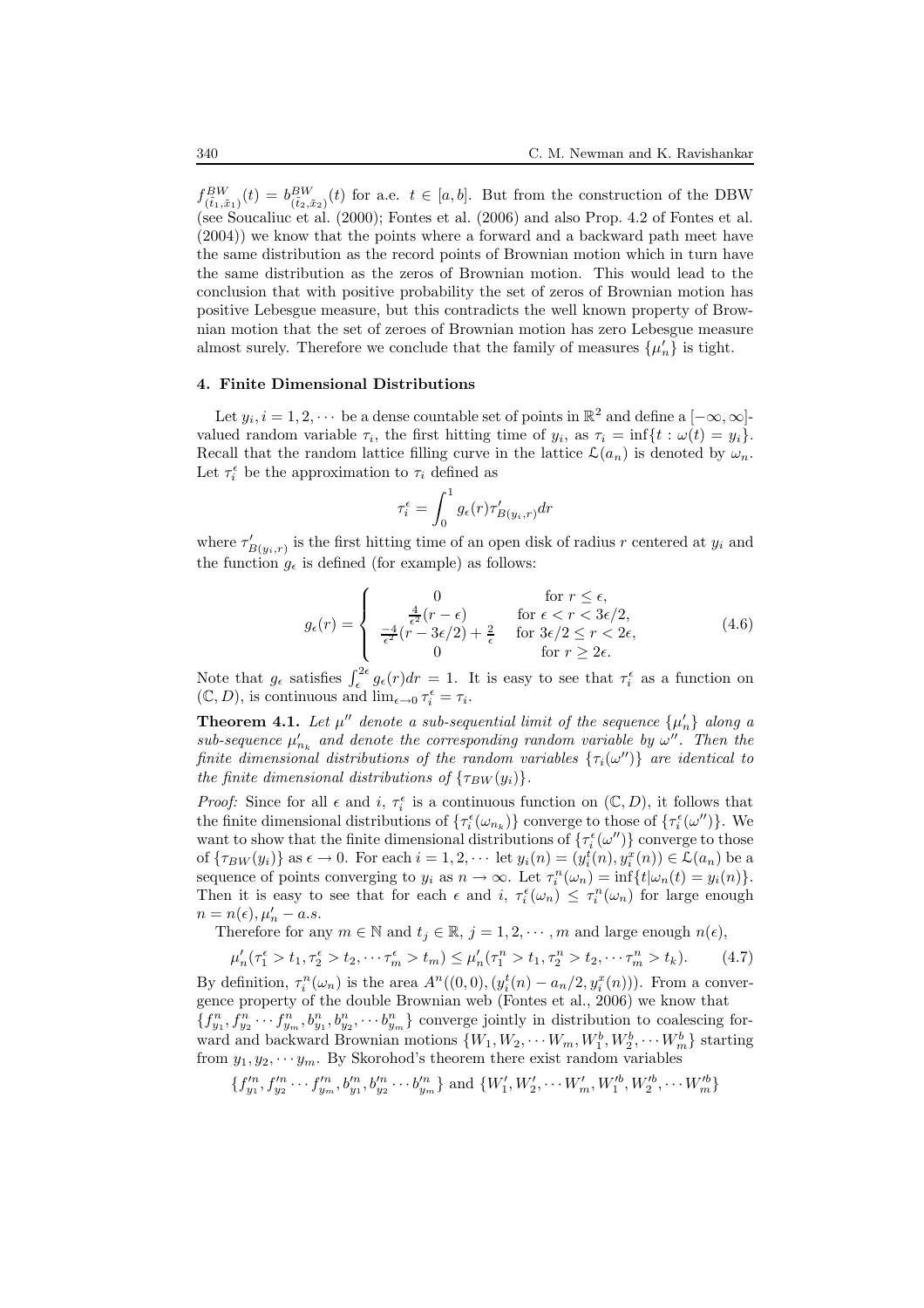on some probability space which have the same joint distribution as

$$
\{f_{y_1}^n, f_{y_2}^n \cdots f_{y_m}^n, b_{y_1}^n, b_{y_2}^n, \cdots b_{y_m}^n\} \text{ and } \{W_1, W_2, \cdots W_m, W_1^b, W_2^b, \cdots W_m^b\}
$$

respectively such that  $f_{y_i}^m$  converges almost surely to  $W_i'$  and  $b_{y_i}^n$  converges to  $W_i'^b$  almost surely for all  $1 \le i \le m$ . Let us denote the area enclosed by  $f_{y_i}^m, b_{y_i}^m, f_0'^m, b_0'^n$  (and two line segments: other connecting those of  $f_0'^n$  and  $b_0'^n$ ) by  $A'^n((0 - a_n/2, 0), (y_i^t(n) - a_n/2, y_i^x(n)))$ . Then using the property of Brownian motion that two coalescing Brownian motions starting distance d apart enclose an area before coalescing which goes to zero almost surely as  $d \to 0$  we can conclude that  $A^{\prime n}((0 - a_n/2, 0), (y_i^t(n) - a_n/2, y_i^x(n)))$ converges almost surely to  $A^{\prime BW}((0,0),(y_i^t, y_i^x))$  where  $A^{\prime BW}((0,0),(y_i^t, y_i^x))$  is the area enclosed by  $W'_i, W'_i, W'_0, W'^b_0$ . From this it follows that for all  $m \in \mathbb{N}$ , the joint distribution of the areas

 $A<sup>n</sup>((0 - a<sub>n</sub>/2, 0), (y<sub>1</sub><sup>t</sup>(n) - a<sub>n</sub>/2, y<sub>1</sub><sup>x</sup>(n))), A<sup>n</sup>((0 - a<sub>n</sub>/2, 0), (y<sub>2</sub><sup>t</sup>(n) - a<sub>n</sub>/2, y<sub>2</sub><sup>x</sup>(n)),$  $\cdots$   $A^n((0-a_n/2,0),(y_m^t(n)-a_n/2,y_m^x(n))$  converges to the joint distribution of  $A^{BW}((0,0),(y_1^t, y_1^x)), A^{BW}((0,0),(y_2^t, y_2^x), \cdots A^{BW}((0,0),(y_m^t, y_m^x)).$  Thus we conclude that the finite dimensional distributions of  $\tau_i^n(\omega_n)$  converge as  $n \to \infty$  to those of  $\{\tau_i(\omega_{BW})\}$ . Therefore taking a subsequential limit along the sequence  ${n_k}$  in Equation (4.7), we have

$$
\mu''(\tau_1^{\epsilon} > t_1, \tau_2^{\epsilon} > t_2, \cdots \tau_m^{\epsilon} > t_m) \le \mu_{DBW}(\tau_1 > t_1, \tau_2 > t_2, \cdots \tau_m > t_m). \tag{4.8}
$$

To complete the proof, we need to get an inequality in the opposite direction when  $\epsilon \to 0$ . Let  $(t, x) = y \in \mathbb{R}^2$  and for all  $\epsilon > 0$  again let  $B(y, \epsilon)$  denote the open ball of radius  $\epsilon$  centered at y. Let  $\tilde{\epsilon} = \frac{|y|}{8}$  $\frac{y}{8}$  $\hat{\epsilon}$ . Let us denote a forward path in  $K \in \mathcal{H}$ starting or passing through y' by  $\tilde{f}_{y'}^K$  and similarly a backward path in  $K^b \in \mathcal{H}^b$ starting from or passing through y'' by  $\tilde{b}_{y''}^{K^b}$ . Let  $(K, K^b) = K^d \in \mathcal{H} \times \mathcal{H}^b$ . Let  $z, z' \in B(0, 4\tilde{\epsilon})$  and  $w, w' \in B(y, 4\tilde{\epsilon})$ , where  $(t^z, x^z) = z$ ,  $(t'^z, x'^z) = z'$ , with  $t^z \ge t'^z$ ,  $(t^w, x^w) = w, (t^w, x^w) = w'$ , with  $t^w \geq t^w$ . Also we denote by  $A^{K^d}(z, z', w, w')$ the area enclosed by  $\tilde{f}_z^K$ ,  $\tilde{f}_w^K$ ,  $\tilde{b}_{z'}^{K^b}$ ,  $\tilde{b}_{w'}^{K^b}$  and the line segment joining  $z, z'$  and the line segment joining  $w, w'$ .

Define for all  $y_1, y_2, \cdots$ ,

$$
\tau_{B(y_i, 4\epsilon)} = \tau_{B(y_i, 4\epsilon)}(K^d) = \inf_{w, w', z, z'} (A^{K^d}(z, z', w, w')),
$$

where the infimum is over  $z, z', w, w'$  as above but with y replaced by  $y_i$  and  $\tilde{\epsilon}$  by  $\epsilon$ . We know that  $\mu_n \Rightarrow \mu_{DBW}$  and that the family of measures  $\{\mu_n\}$  is tight (Fontes et al., 2004). Thus for all  $\epsilon' > 0$ , there exists a compact set  $M_{\epsilon'} \in \mathcal{H} \times \mathcal{H}^b$  such that  $\mu_n(M_{\epsilon'}) \geq 1 - \epsilon'$  for all  $n \in \mathbb{N}$ . Using the compactness of  $M_{\epsilon'}$  it is easy to see that  $\tau_{B(y_i, 4\epsilon)}(K^d)1_{\{M_{\epsilon'}\}}(K^d)$  is a lower semi-continuous function on  $\mathfrak{H} \times \mathfrak{H}^b$ .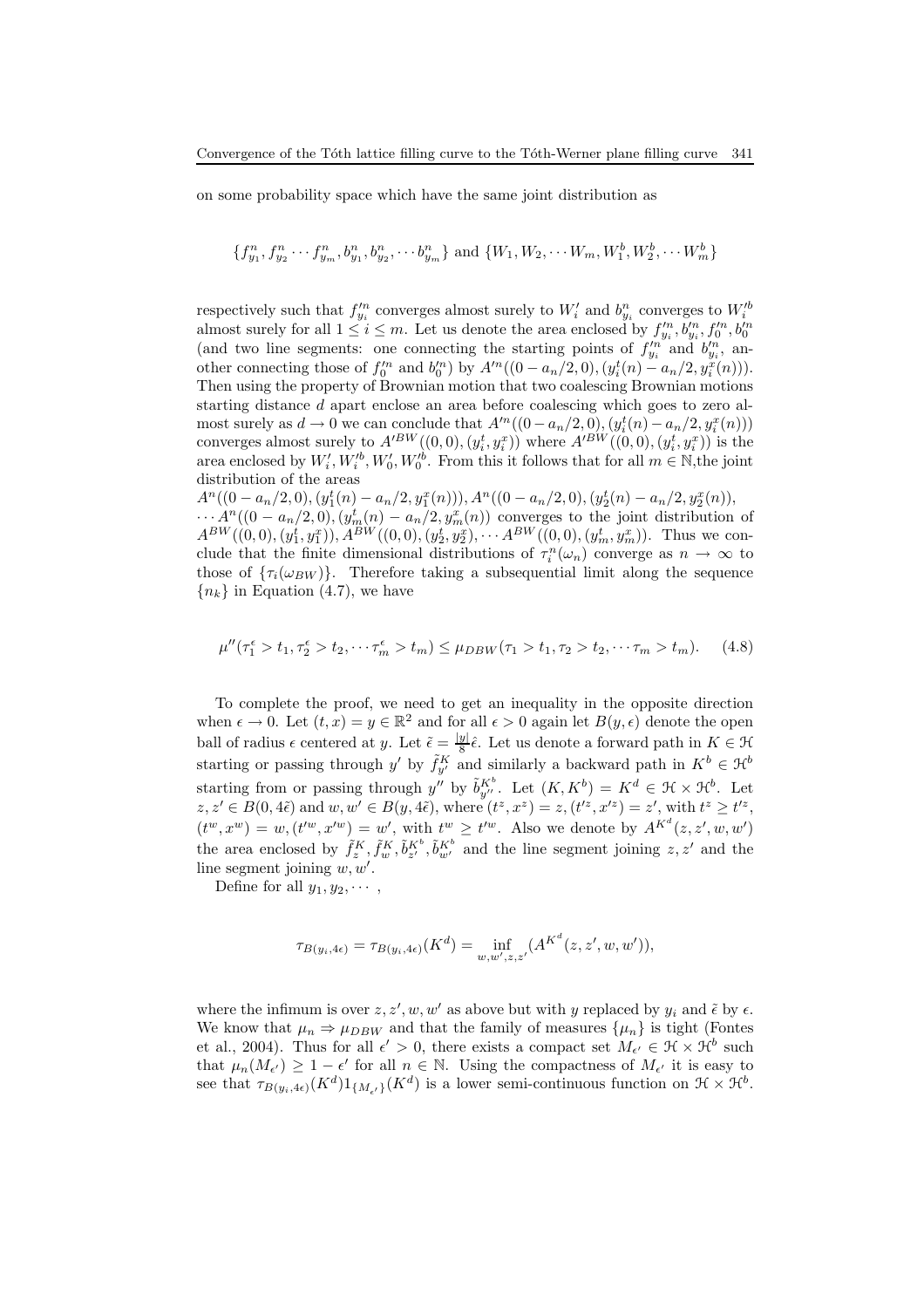Therefore for small enough  $\epsilon$ ,

| $\mu_{DBW}(\tau_{B(y_1, 4\epsilon)} > t_1, \tau_{B(y_2, 4\epsilon)} > t_2, \cdots, \tau_{B(y_m, 4\epsilon)} > t_m)$                                      |       |
|----------------------------------------------------------------------------------------------------------------------------------------------------------|-------|
| $\leq \mu_{DBW}(\tau_{B(y_1, 4\epsilon)} 1_{\{M_{\epsilon'}\}} > t_1, \cdots, \tau_{B(y_m, 4\epsilon)} 1_{\{M_{\epsilon'}\}} > t_m) + \epsilon'$         |       |
| $\leq \liminf_{n} \mu_n(\tau_{B(y_1, 4\epsilon)} 1_{\{M_{\epsilon'}\}} > t_1, \cdots, \tau_{B(y_m, 4\epsilon)} 1_{\{M_{\epsilon'}\}} > t_m) + \epsilon'$ |       |
| $\leq \liminf_{n} \mu_n(\tau_{B(y_1, 4\epsilon)} > t_1, \cdots, \tau_{B(y_m, 4\epsilon)} > t_m) + \epsilon'$                                             |       |
| $\leq \limsup_{h} \mu_{n_k}(\tau'_{B(y_1, 4\epsilon)} > t_1, \cdots, \tau'_{B(y_m, 4\epsilon)} > t_m) + \epsilon'$                                       |       |
| $\leq$ $\limsup \mu'_{n_k}(\tau_1^{2\epsilon} \geq t_1, \cdots, \tau_m^{2\epsilon} \geq t_m) + \epsilon'$                                                |       |
| $\leq \mu''(\tau_1^{\epsilon} > t_1, \cdots, \tau_m^{\epsilon} > t_m) + \epsilon'.$                                                                      | (4.9) |

In the third line we have used lower semi-continuity and in the fifth line we have used the fact that for large enough  $n, \tau'_{B(y_i, 4\epsilon)}(\omega_n) \ge \tau_{B(y_i, 4\epsilon)}(\omega_n)$ . In the last line we have used the fact that  $\{\tau_i^{2\epsilon} \geq t\}$  is a closed subset of  $(\mathbb{C}, D)$  and that  $\tau_i^{\epsilon} \geq \tau_i^{2\epsilon}$ ,  $\mu$ "-almost surely.

Since the above equation is true for all  $\epsilon' > 0$  we conclude that

$$
\mu_{DBW}(\tau_{B(y_1, 4\epsilon)} > t_1, \tau_{B(y_2, 4\epsilon)} > t_2, \cdots, \tau_{B(y_m, 4\epsilon)} > t_m) \tag{4.10}
$$

$$
\leq \mu''(\tau_1^{\epsilon} > t_1, \tau_2^{\epsilon} > t_2, \cdots \tau_m^{\epsilon} > t_m). \tag{4.11}
$$

Now from  $(4.8)$  and  $(4.10)$  we have

$$
\mu_{DBW}(\tau_{B(y_1, 4\epsilon)} > t_1, \tau_{B(y_2, 4\epsilon)} > t_2, \cdots, \tau_{B(y_m, 4\epsilon)} > t_m)
$$
  
\n
$$
\leq \mu''(\tau_1^{\epsilon} > t_1, \tau_2^{\epsilon} > t_2, \cdots, \tau_m^{\epsilon} > t_m)
$$
\n(4.12)

$$
\leq \mu_{DBW}(\tau_1 > t_1, \tau_2 > t_2, \cdots, \tau_m > t_m). \tag{4.13}
$$

Taking the limit as  $\epsilon \to 0$  we conclude that the finite dimensional distributions of  $\{\tau_i(\omega'')\}$  are identical to those of  $\{\tau_i(\omega_{BW})\}$ . Therefore it follows from Proposition 2.5 that  $\mu'' = \mu_{BW}$ . We have proved:

**Theorem 4.2.**  $\omega_n \Rightarrow \omega_{BW}$ ; i.e., the rescaled Tóth lattice filling curve converges in distribution to the Tóth-Werner plane filling curve in the diffusive scaling limit.

#### 5. Appendix

5.1. Brownian Web: We recall first Fontes, Isopi, Newman and Ravishankar's (2002; 2004) choice of the metric space in which the Brownian Web takes its values.

Let  $(\mathbb{R}^2, \rho)$  be the completion (or compactification) of  $\mathbb{R}^2$  under the metric  $\rho$ , where

$$
\rho((t_1, x_1), (t_2, x_2)) = \left| \frac{\tanh(x_1)}{1 + |t_1|} - \frac{\tanh(x_2)}{1 + |t_2|} \right| \vee |\tanh(t_1) - \tanh(t_2)|. \tag{5.14}
$$

 $\mathbb{R}^2$  can be thought of as the image of  $[-\infty, \infty] \times [-\infty, \infty]$  under the mapping

$$
(t, x) \rightsquigarrow (\Psi(t), \Phi(t, x)) \equiv \left(\tanh(t), \frac{\tanh(x)}{1 + |t|}\right). \tag{5.15}
$$

This compactification of  $\mathbb{R}^2$  is rather different than the one-point compactification introduced in Section 2 above; here the points at infinity consist of two intervals at  $x = \pm \infty$  (and  $-\infty < t < \infty$ ) together with two points at  $t = \pm \infty$ .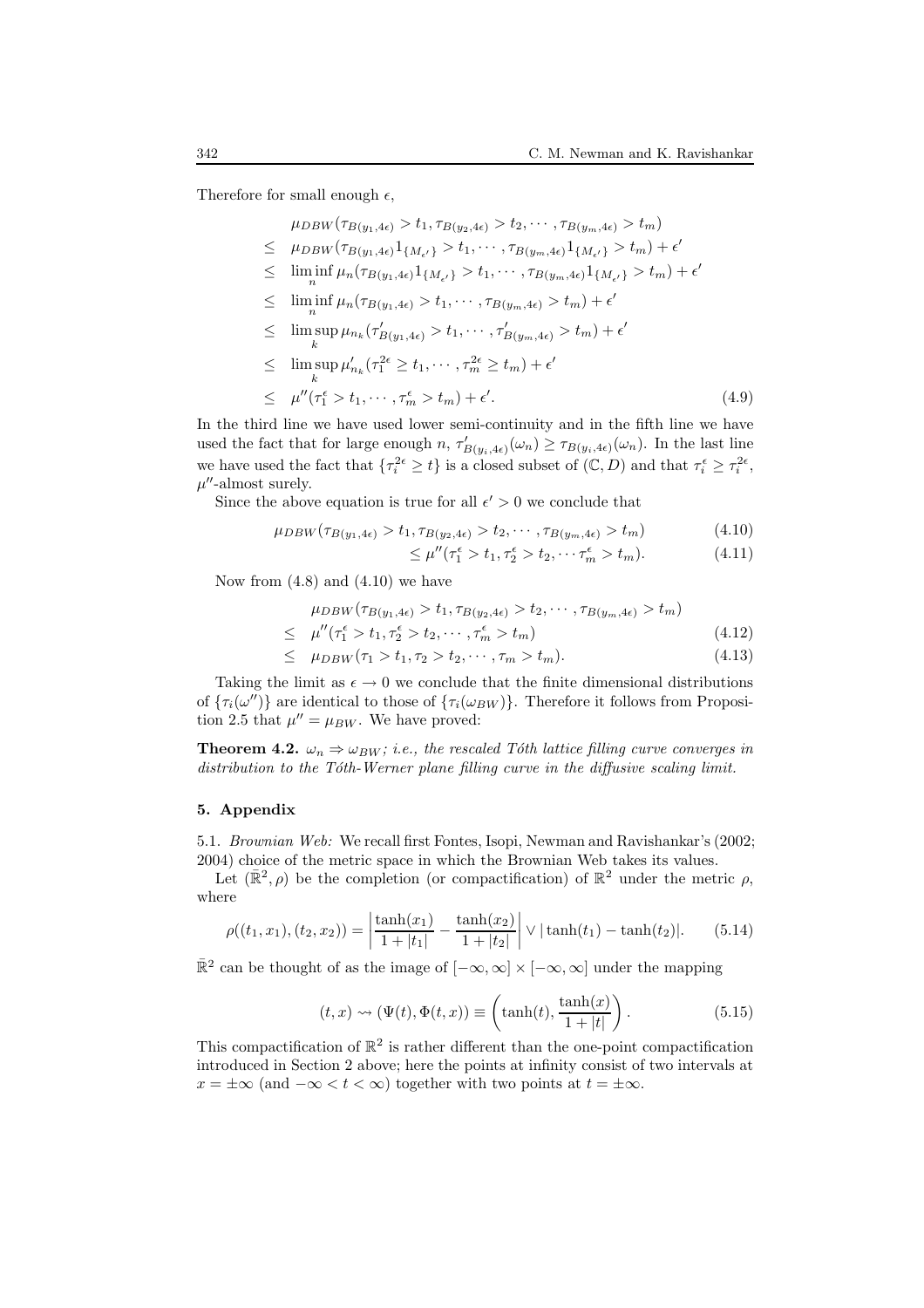For  $t_0 \in [-\infty, \infty]$ , let  $C[t_0]$  denote the set of functions f from  $[t_0, \infty]$  to  $[-\infty, \infty]$ such that  $\Phi(t, f(t))$  is continuous. Then define

$$
\Pi = \bigcup_{t_0 \in [-\infty, \infty]} \{t_0\} \times C[t_0],\tag{5.16}
$$

where  $(t_0, f) \in \Pi$  represents a path in  $\mathbb{R}^2$  starting at  $(t_0, f(t_0))$ . For $(t_0, f)$  in  $\Pi$ , we denote by  $\hat{f}$  the function that extends f to all  $[-\infty, \infty]$  by setting it equal to  $f(t_0)$ for  $t < t_0$ . Then we take

$$
d((t_1, f_1), (t_2, f_2)) = (\sup_t |\Phi(t, \hat{f}_1(t)) - \Phi(t, \hat{f}_2(t))|) \vee |\Psi(t_1) - \Psi(t_2)|.
$$
 (5.17)

 $(\Pi, d)$  is a complete separable metric space.

Let now H denote the set of compact subsets of  $(\Pi, d)$ , with  $d_{\mathcal{H}}$  the induced Hausdorff metric, i.e.,

$$
d_{\mathcal{H}}(K_1, K_2) = \sup_{g_1 \in K_1} \inf_{g_2 \in K_2} d(g_1, g_2) \vee \sup_{g_2 \in K_2} \inf_{g_1 \in K_1} d(g_1, g_2). \tag{5.18}
$$

 $(\mathfrak{H}, d_{\mathfrak{H}})$  is also a complete separable metric space. Let  $\mathfrak{F}_{\mathfrak{H}}$  denote the Borel  $\sigma$ algebra generated by  $d_{\mathcal{H}}$ .

5.2. Double Brownian Web: Our description of the DBW and some of its properties will rely on a paper of Soucaliuc, Tóth and Werner (2000).

We begin with an (ordered) dense countable set  $\mathcal{D} \subset \mathbb{R}^2$ , and a family of i.i.d. standard B.M.'s  $B_1, B_1^b, B_2, B_2^b, \ldots$  and construct forward and backward paths  $W_1, W_1^b, W_2, W_2^b, \ldots$  starting from  $(t_j, x_j) \in \mathcal{D}$ :

$$
W_j(t) = x_j + B_j(t - t_j), t \ge t_j
$$
\n(5.19)

$$
W_j^b(t) = x_j + B_j^b(t_j - t), \ t \le t_j. \tag{5.20}
$$

Then we construct coalescing and "reflecting" paths  $\tilde{W}_1, \tilde{W}_1^b, \ldots$  inductively, as follows.

$$
\tilde{W}_1 = W_1; \quad \tilde{W}_1^b = W_1^b; \tag{5.21}
$$

$$
\tilde{W}_n = CR(W_n; \tilde{W}_1, \tilde{W}_1^b, \dots, \tilde{W}_{n-1}, \tilde{W}_{n-1}^b);
$$
\n(5.22)

$$
\tilde{W}_n^b = CR(W_n^b; \tilde{W}_1, \tilde{W}_1^b, \dots, \tilde{W}_{n-1}, \tilde{W}_{n-1}^b),
$$
\n(5.23)

where the operation  $CR$  is defined in Soucaliuc et al. (2000), Subsubsection 3.1.4. We proceed to explain CR for the simplest case, in the definition of  $\tilde{W}_2$ .

As pointed out in Soucaliuc et al. (2000), the nature of the reflection of a forward Brownian path  $\tilde{W}$  off a backward Brownian path  $\tilde{W}^b$  (or vice-versa) is special. It is actually better described as a push of  $\tilde{W}$  off  $\tilde{W}^b$  (see Subsection 2.1 in Soucaliuc et al. (2000)). It does not have a simple explicit formula in general, but in the case of one forward path and one backward path, the form is as follows. Following our notation and construction, we ignore  $\tilde{W}_1$  and consider  $\tilde{W}_1^b$  and  $\tilde{W}_2$  in the time interval  $[t_2, t_1]$  (we suppose  $t_2 < t_1$ ; otherwise,  $\tilde{W}_1^b$  and  $\tilde{W}_2$  are independent). Given  $W_2$  and  $\tilde{W}_1^b$ , for  $t_2 \le t \le t_1$ ,

$$
\tilde{W}_2(t) = \begin{cases} W_2(t) + \sup_{t_2 \le s \le t} (W_2(s) - \tilde{W}_1^b(s))^-, & \text{if } W_2(t_2) > \tilde{W}_1^b(t_2); \\ W_2(t) - \sup_{t_2 \le s \le t} (W_2(s) - \tilde{W}_1^b(s))^+, & \text{if } W_2(t_2) < \tilde{W}_1^b(t_2). \end{cases} \tag{5.24}
$$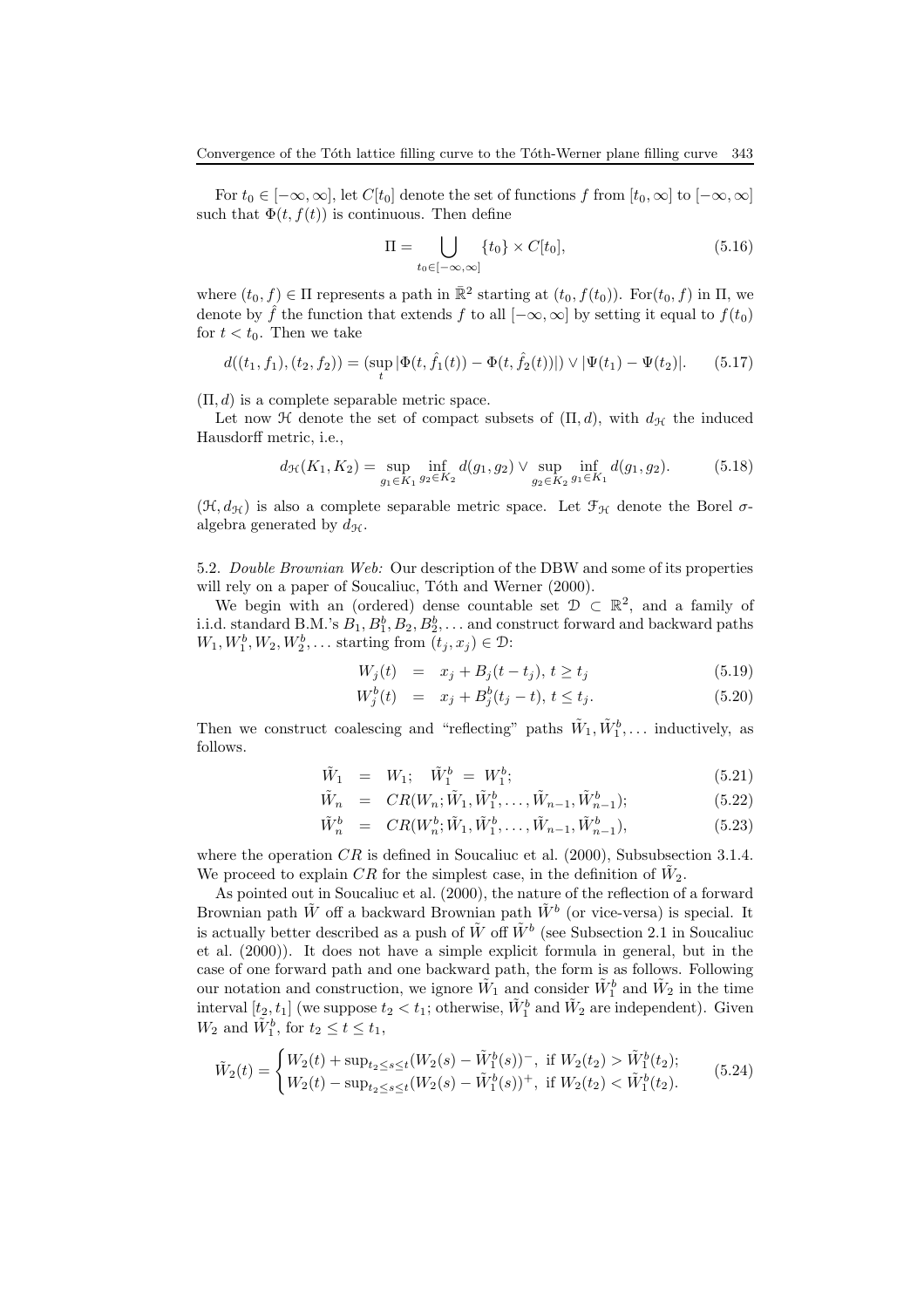After  $t_1$ ,  $\tilde{W}_2$  interacts only with  $\tilde{W}_1$ , by coalescence. We call

$$
\mathcal{W}_n^D := \{ \tilde{W}_1, \tilde{W}_1^b, \dots, \tilde{W}_n, \tilde{W}_n^b \}
$$

coalescing/reflecting forward and backward Brownian motions (starting at the point  $\{(t_1, x_1), \ldots, (t_n, x_n)\}\)$ . We will also use the alternative notation  $\mathcal{W}^D(\mathcal{D}_n)$  below, essentially in place of  $\mathcal{W}_n^D$ , where  $\mathcal{D}_n := \{(t_1, x_1), \ldots, (t_n, x_n)\}.$ 

Remark 5.1. In Theorem 8 of Soucaliuc et al. (2000), it is proved that the above construction is a.s. well-defined, gives a perfectly coalescing/reflecting system (see Subsubsection 3.1.1 in Soucaliuc et al. (2000)), and for every  $n \geq 1$ , the distribution of  $\mathcal{W}_n^D$  does not depend on the ordering of  $\mathcal{D}_n$ . It also follows from that result that  $\{\tilde{W}_1,\ldots,\tilde{W}_n\}$  and  $\{\tilde{W}_1^b,\ldots,\tilde{W}_n^b\}$  are separately forward and backward coalescing Brownian motions, respectively.

We now define dual spaces of paths going backward in time  $(\Pi^b, d^b)$  and a corresponding  $(\mathcal{H}^b, d_{\mathcal{H}^b})$  in an obvious way, so that they are the dual versions of  $(\Pi, d)$ and  $(\mathcal{H}, d_{\mathcal{H}})$ , and then define  $\mathcal{H}^D = \mathcal{H} \times \mathcal{H}^b$  and

$$
d_{\mathcal{H}^D}((K_1, K_1^b), (K_2, K_2^b)) = \max(d_{\mathcal{H}}(K_1, K_2), d_{\mathcal{H}^b}(K_1^b, K_2^b)).
$$

We now define

$$
\mathcal{W}_n^D(\mathcal{D}) = {\tilde{W}_1, \dots, \tilde{W}_n} \times {\tilde{W}_1^b, \dots, \tilde{W}_n^b},
$$
\n(5.25)

$$
\mathcal{W}^D(\mathcal{D}) = {\tilde{W}_1, \tilde{W}_2, \ldots} \times {\tilde{W}_1^b, \tilde{W}_2^b, \ldots}, \qquad (5.26)
$$

$$
\overline{W}^D(\mathcal{D}) = \overline{\{\tilde{W}_1, \tilde{W}_2, \ldots\}} \times \overline{\{\tilde{W}_1^b, \tilde{W}_2^b, \ldots\}}.
$$
\n(5.27)

The latter closures are in  $\Pi$  for the first factor and in  $\Pi^b$  for the second one. From Remark 5.1, we have that

$$
\bar{W} := {\tilde{W}_1, \tilde{W}_2, \ldots}
$$
 and  $\bar{W}^b := {\tilde{W}_1^b, \tilde{W}_2^b, \ldots}$ 

are forward and backward Brownian webs, respectively.

We now state a proposition which describes some of the properties of the DBW.

**Proposition 5.2.**  $\bar{W}^D(\mathcal{D})$  satisfies

- $(o^D)$  From any deterministic  $(t, x)$  there is almost surely a unique forward path and unique backward path.
- $(i^D)$  For any deterministic  $\mathcal{D}'_n := \{ (s_1, y_1), \ldots, (s_n, y_n) \}$  the forward and backward paths from  $\mathcal{D}'_n$ , denoted  $\overline{\mathcal{W}}^D(\mathcal{D}, \mathcal{D}'_n)$ , are distributed as coalescing/reflecting forward and backward Brownian motions starting at  $\mathcal{D}'_n$ . In other words,  $\mathcal{W}^D(\mathcal{D}, \mathcal{D}'_n)$  has the same distribution as  $\mathcal{W}^D(\mathcal{D}'_n)$ .

**Definition 5.3.** Let  $Y^n$  and  $Y^{b,n}$  denote the forward and backward coalescing random walks on  $\mathcal{L}_e(a_n)$  and  $\mathcal{L}_o(a_n)$  respectively.

**Theorem 5.4.**  $(Y^n, Y^{b,n})$  converges in distribution as  $n \to \infty$  to the double Brownian web.

For a proof of this theorem we refer the reader to Fontes et al. (2003).

Acknowledgements. The authors thank Balint Tóth and Wendelin Werner for useful discussions concerning weak convergence of true self-avoiding walk and the related lattice filling curve.